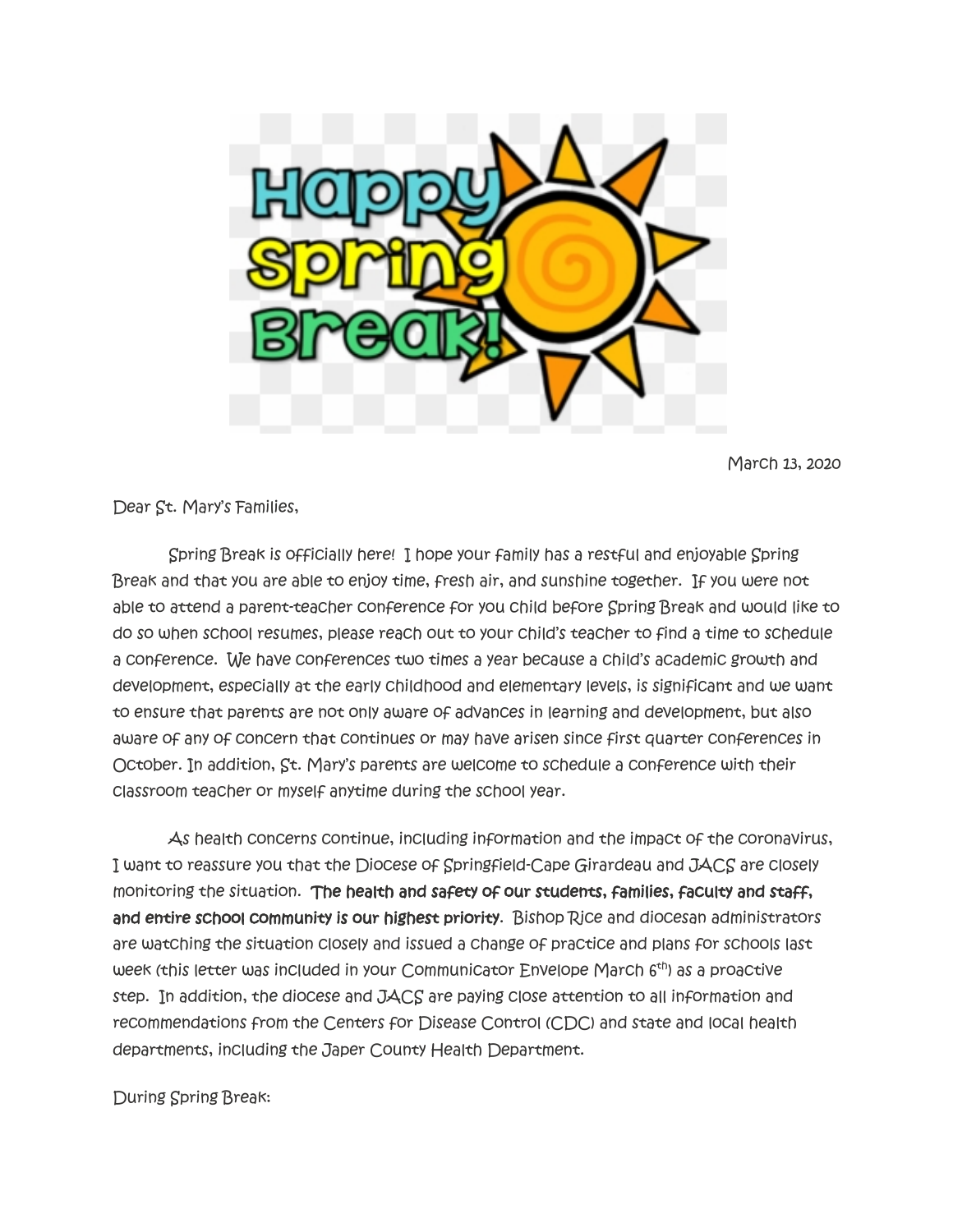• A deep cleaning and disinfecting of St. Mary's school building will be performed next week and afterwards, the school will be closed to everyone except the custodial service and administrators.

• As stated above, Bishop Rice and the diocese have developed a proactive plan to diminish risks for spreading illness and are closely monitoring the situation. As situations unfold and may change, the diocese and JACS will follow the CDC and state and local health departments regarding illness, including coronavirus (COVID-19).

## After Spring Break:

• St. Mary's is cleaned by a professional cleaning service each evening, and the school will continue to implement disinfecting procedures when school resumes.

• Faculty and staff will continue to emphasize good hygiene practices to students, and the school will provide additional time and disinfecting supplies for students and classrooms.

• Faculty, staff, and administration at St. Mary's will strictly enforce the school's illness policy as stated in the St. Mary's Family Handbook (page 20). For your convenience, part of the illness policy is provided below:

The classroom presents a prime opportunity for the spread of illness. **In the event of any contagious illness, such as chicken pox, pink eye, head lice, Fifths disease, ringworm, impetigo, or a temperature of 99.6° or higher, parents should notify the school to prevent the spread of the condition, and the child should remain at home until he/she is no longer contagious. Students who have a temperature of 99.6°, are suffering from diarrhea or vomiting, or who have been placed on antibiotics should remain at home until they are free of symptoms or until they are been on medication for 24 hours.** Please note that the above-mentioned list is not all-inclusive. Children should not attend any school related activities, including parties and field trips, while contagious. Children should also not attend any school-related evening activities if they have been out of the school the same day for illness.

For the health and safety of our entire community, please notify the school immediately and keep your children home if they fall into any of the categories above. The absences will be excused, and St. Mary's will provide missed materials during their absence.